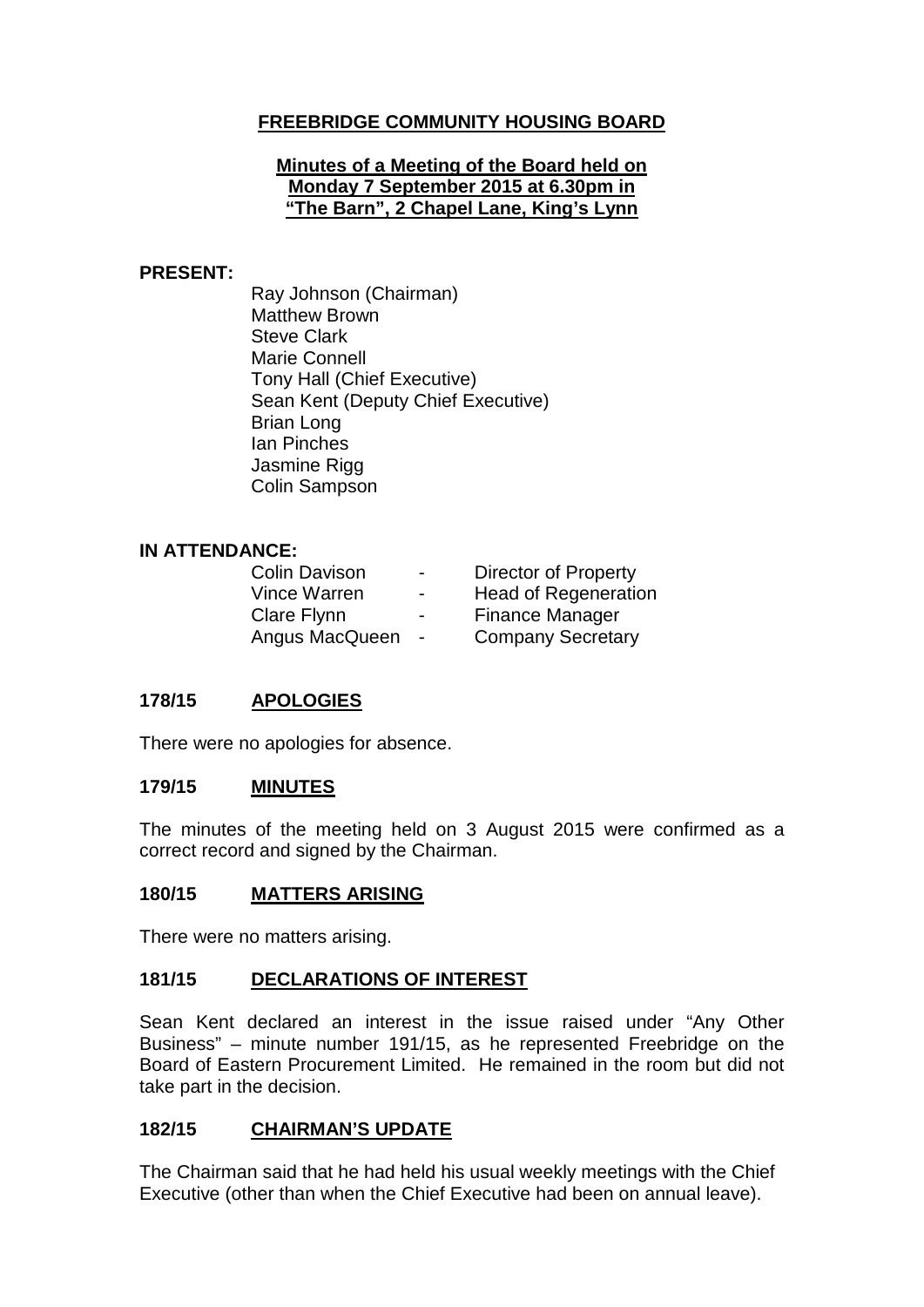He had also attended a meeting of the Queen Elizabeth Hospital Governors' Council.

## **183/15 CHIEF EXECUTIVE'S UPDATE**

A written update from the Chief Executive had been previously circulated and was noted by the Board.

The written update covered the following issues:

- North Lynn Allotment
- Sponsorship of Discovery Centre Community Bus
- Children's Services Community Centre, North Lynn
- Willow Road Hunstanton, Community Allotment
- Communal Play Area, Monks Close
- Plaxtole House
- Keeble Court (former Zoots site) development
- Coronation Avenue development
- Hillington Square Phase 2 progress update
- West Lynn development
- Watlington Willow Close development
- Rampant Horse development
- Budget review

The Chief Executive highlighted that Freebridge would be managing 81 new lettings over the next three months, in addition to the routine workload.

The Board was pleased to note that the update included a range of community activities, and asked that its thanks be passed on to the Director of Housing and his team for their work in this respect.

In addition to the written update, the Chief Executive reported that the Planning Inspector's decision had been received that day regarding Freebridge's planning application for Pilot Street, King's Lynn. The Inspector had determined that planning permission be granted, and had been satisfied with the scheme. The Board thanked the Director of Property for his hard work in guiding the application through the necessary processes.

## **184/15 ANNUAL REPORT FOR TENANTS 2014/15**

The Board considered a report which set out the proposed Annual Report for Tenants 2014/15. A slightly updated version of the Annual Report was tabled.

**RESOLVED:** That the Annual Report for Tenants 2014/15 be approved for publishing to Freebridge's tenants.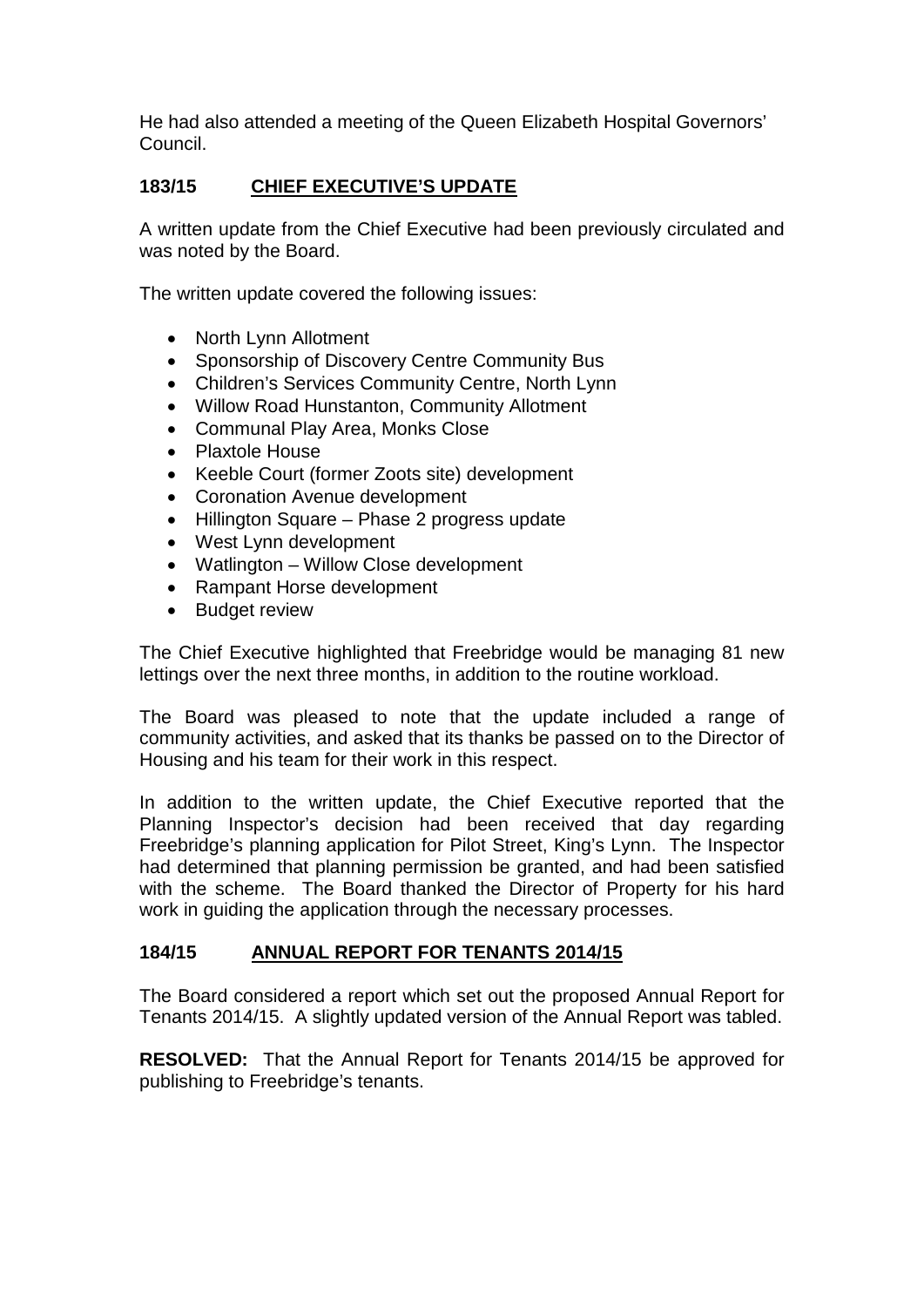### **185/15 VALUE FOR MONEY SELF-ASSESSMENT STATEMENT 2014/15**

The Board considered a report which sought approval for updates to the Value for Money Self-Assessment Statement 2014/15 and for a summary document, following approval by the Board on 15 June 2015 for the Statement's inclusion in the Statutory Accounts 2014/15.

**RESOLVED:** That the updates to the Value for Money Self-Assessment Statement 2014/15 and the summary document be approved, and that both documents be included on the Freebridge website for tenant, public and other stakeholder access and information.

## **186/15 AMENDMENTS TO THE DIVERSITY POLICY**

The Board considered a report which proposed amendments to the Diversity Policy.

**RESOLVED:** That the amendments to the Diversity Policy, as set out in the report, be approved.

## **187/15 APPOINTMENT OF SHAREHOLDER**

The Board considered a report which listed an application for tenant shareholding.

**RESOLVED:** That the application for tenant shareholding set out in Appendix 1 to the report be approved.

## **188/15 FIRE AT ELIZABETH AVENUE – UPDATE**

Confidential item

### **189/15 URGENT ACTION TAKEN – PROVISION OF A TENANCY TO A CLOSE RELATIVE OF AN EXISTING EMPLOYEE**

The Board noted a request for urgent action that had been approved, to provide a tenancy to a close relative of an existing employee.

### **190/15 WORK UPDATE**

The Company Secretary presented the work update, which included the following:

- Action Sheet
- Future Work Programme of the Board.

The Board noted the update.